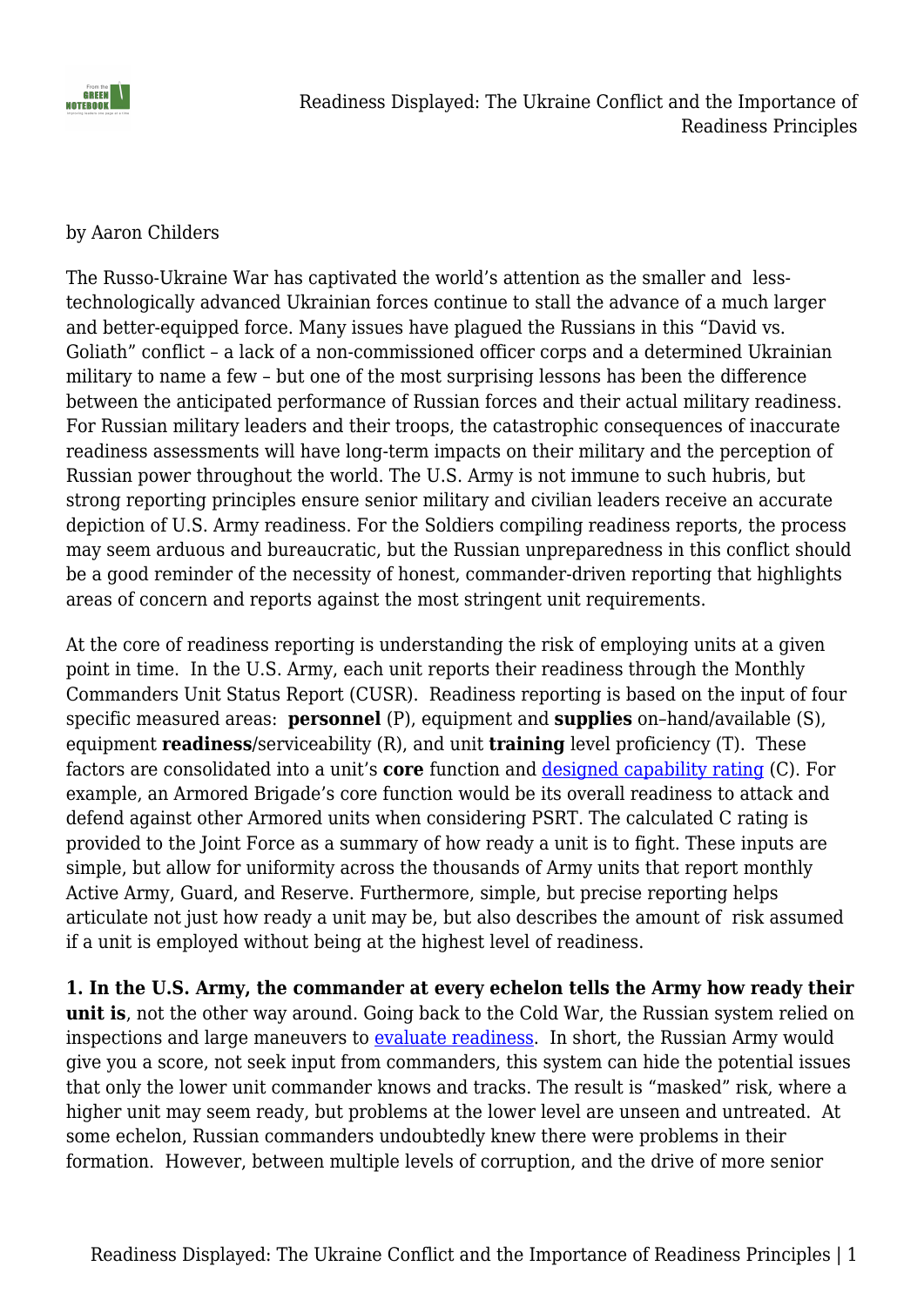

Readiness Displayed: The Ukraine Conflict and the Importance of Readiness Principles

leaders to only portray success, these issues went **unaddressed**. A commander's input into readiness assessment is critical. Senior leaders in the U.S. Army do not tell a unit what their readiness is – it is the commander of each unit's job to report this assessment.

6:04 a.m. ET, February 20, 2022

# **Russia and Belarus troops to continue readiness** checks, Belarus defense minister says

From CNN's Nathan Hodge and Fred Pleitgen in Moscow



Russia and Belarus military train during drills in Belarus, on Saturday, Feb. 19. (Alexander Zemlianichenko Jr./AP)

*[Before the Invasion of Ukraine, Russian and Belarusian Army officials evaluated unit](https://www.cnn.com/europe/live-news/ukraine-russia-news-02-20-22-intl/h_a3b9f47ca9006613e0ad6b2e6ad428f3.) [readiness through large scale maneuvers in nearby Belarus. This type of top-down and](https://www.cnn.com/europe/live-news/ukraine-russia-news-02-20-22-intl/h_a3b9f47ca9006613e0ad6b2e6ad428f3.) [scripted evaluation masks the small problems inside units.](https://www.cnn.com/europe/live-news/ukraine-russia-news-02-20-22-intl/h_a3b9f47ca9006613e0ad6b2e6ad428f3.)*

Since the [end of World War II](https://history.army.mil/html/books/070/70-130/cmhPub_70-130.pdf), U.S. Army Commanders have submitted readiness assessments, both on specific measured areas, which have evolved over the years, and on their unit's overall capability. Inherent to this reporting process is the trust that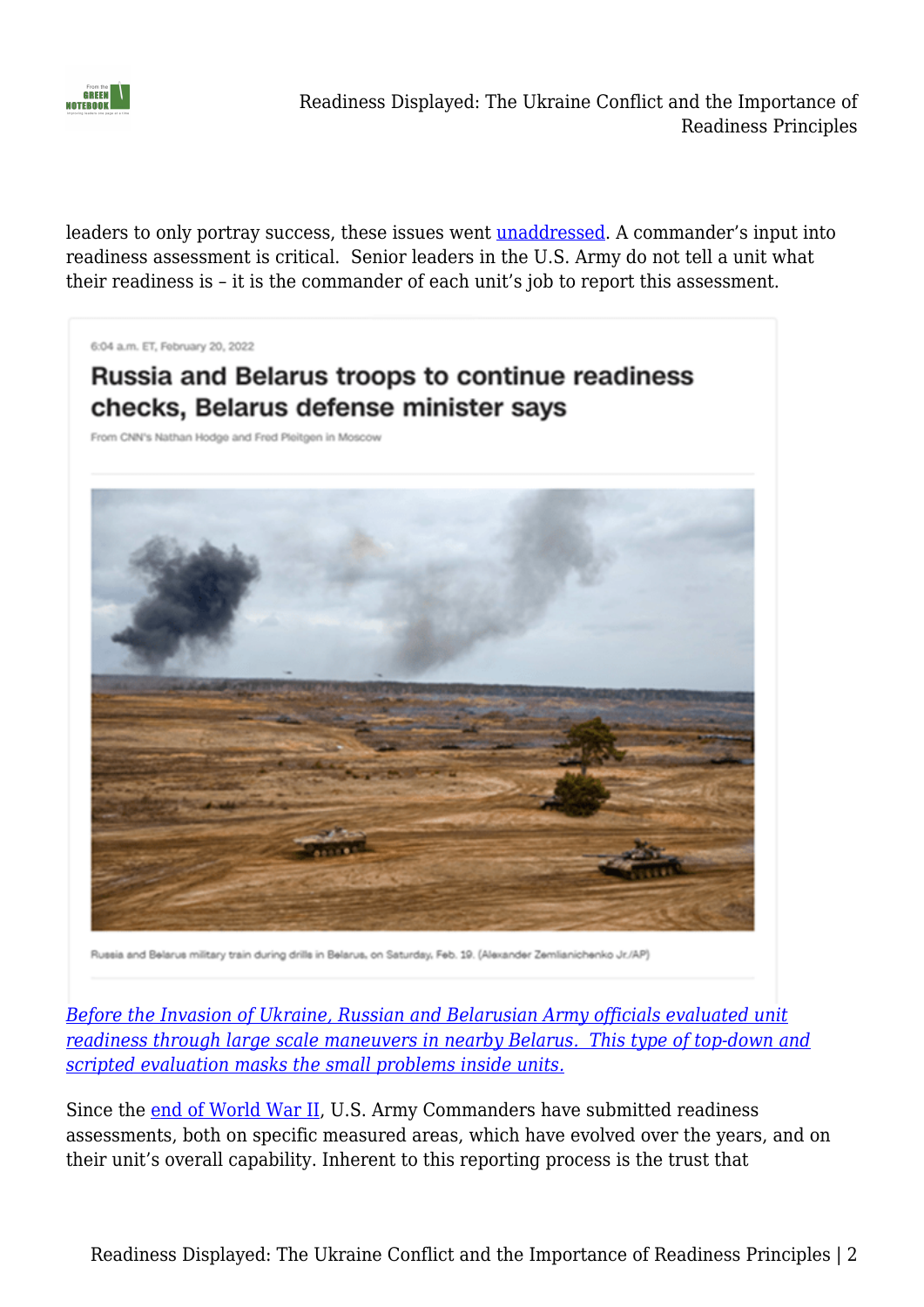

Commanders can provide the most accurate assessment of a unit's readiness. This trust and confidence extends throughout military policy, military justice, and into military readiness. The commander is expected to know their unit and understand internal problems. Consequently, it is also each commander's responsibility to try and resolve readiness issues.

This concept seems obvious in traditional combat formations like brigades, which are commanded by a colonel with over 20 years in the military, but *the majority of units that report a CUSR are companies, commanded by a captain with 4-7 years of experience.* The Army is structured in a way that requires many units, especially smaller logistical teams like truck companies and refueling units in the Reserve Component, to be commanded and employed at a lower level. These separate companies are essential for the Army to execute logistical functions in large-scale combat operations. The U.S. reporting system is unique in that these small units, which might be overlooked if you only looked at combat units, receive additional attention to ensure they are ready to fight. For example, Brigade Combat Team readiness is important, but these units make up a very small percentage of the Army's overall reporting units. It is no surprise that the Russian Army is plagued by a lack of logistical capability that these small units in the U.S. Army perform. The U.S. Army Report system offers a platform for these junior leaders, regardless of the size of their unit or its combat function, to express readiness concerns to the highest levels.

### **2. Commanders must be comfortable with the truth and report when they need**

**help.** Army Senior leaders are invested in getting units what they need to be at the appropriate level of readiness. Prior to the invasion of Ukraine, Russian leadership was sure of victory, but the perception of their units' readiness was inherently false. The Russian leadership either did not know, or commanders did not want to communicate readiness problems inside their units. As a result of this, the risk of employing unprepared Russian units was not realized until the units had already performed poorly. The trust between higher and lower echelons to solve readiness issues is essential.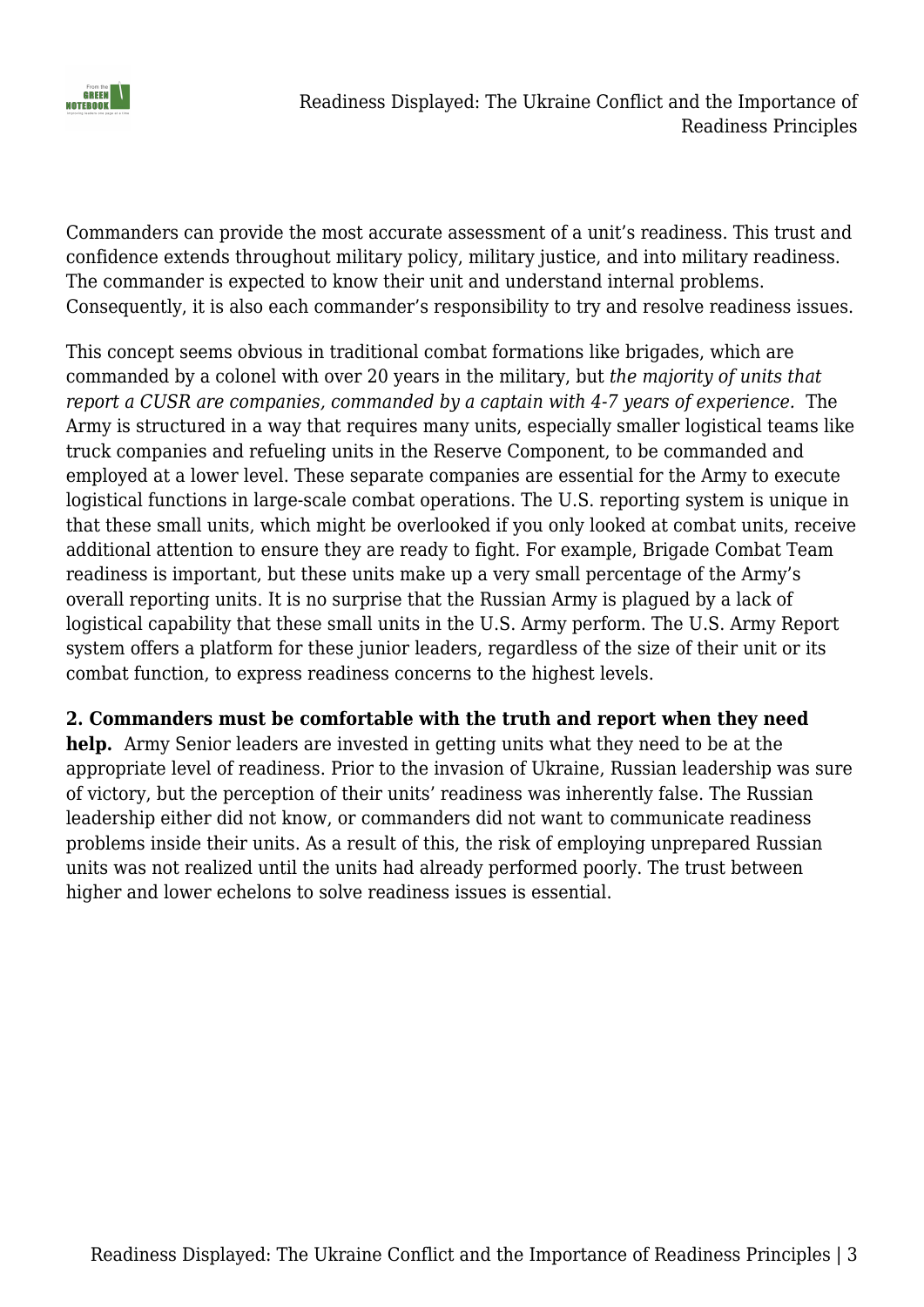

...



2. Russian military. The Kremlin spent the last 20 years trying to modernize its military. Much of that budget was stolen and spent on mega-yachts in Cyprus. But as a military advisor you cannot report that to the President. So they reported lies to him instead. Potemkin military



*[A tweet from Andrei Kozyrev, The former Minister of Foregin Affair under Boris Yeltssin](https://www.nytimes.com/2022/03/07/us/politics/russia-ukraine-military.html)*

In the U.S. Army system, readiness reporting starts with unit commanders, who have the authority, and responsibility, to highlight the greatest needs of their unit. This parallels concepts that are unique to the American Army. The same service culture that allows a private to "call-out" what went wrong with a commander's plan during an After Action Review, allows a commander to highlight critical needs to higher echelons.

The value and necessity of this reporting are not only reflected in service culture, but also in the law. Congress, recognizing the uniqueness and centrality of the commander, has mandated monthly reporting to reinforce these very notions. Not every commander realizes this, but upon submission and release by the command, EVERY unit status report is nearly instantaneously visible across the DoD enterprise. The entire basis of CUSR is built upon a commander's ability to clearly communicate their unit's needs.

Commanders must understand, communicate, and manage readiness closely. Since 2006, when the Army instituted the program NetUSR, the measured areas (P,S,R, &T) have been fed directly from authoritative systems; prior to this, units input their own data. This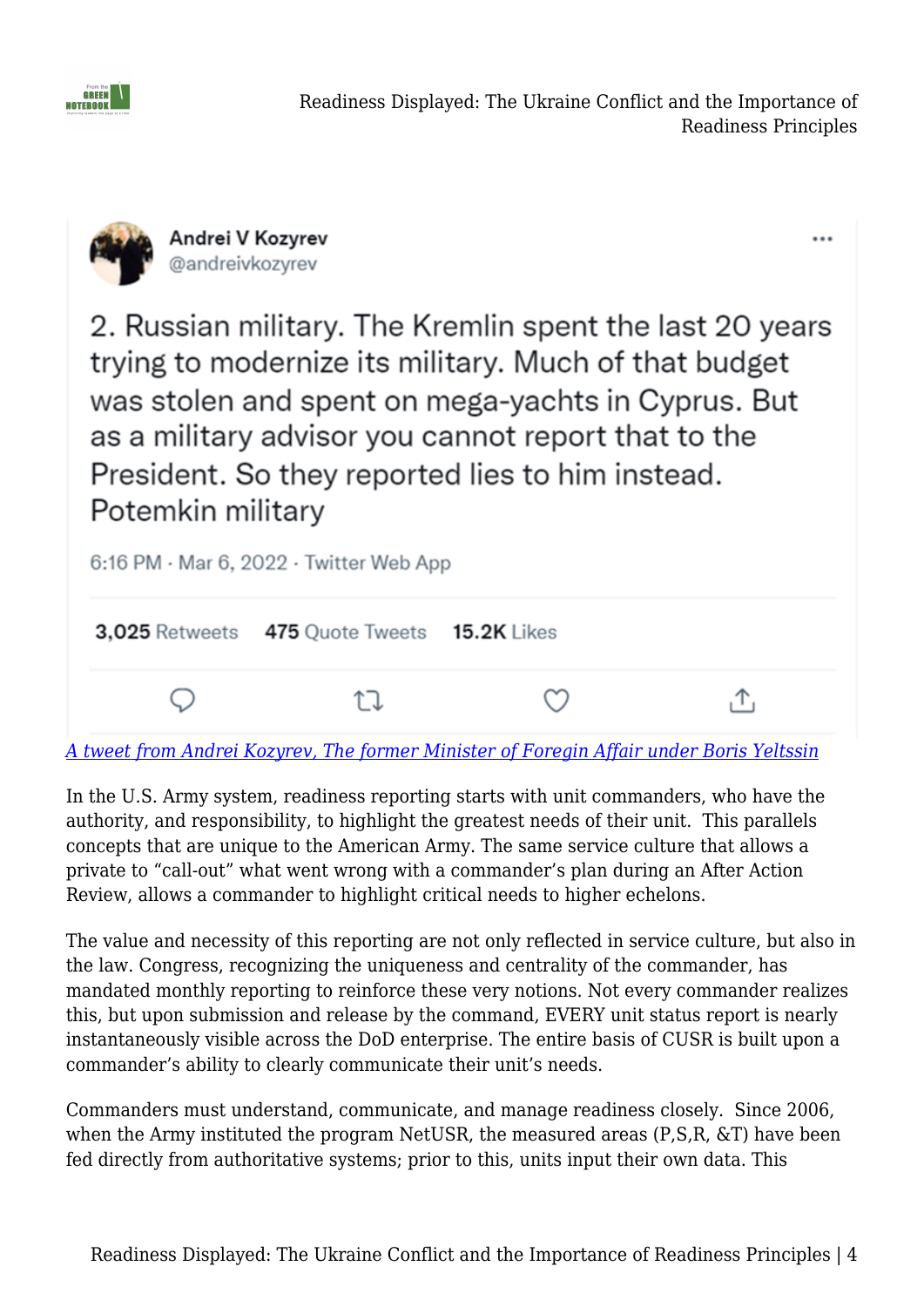

ensured the quality of data and ensured that supporting Army systems were also updated. P, S, and R levels are relatively objective and evaluated through standardized formulas. The T area is still a subjective evaluation, provided by the commander's assessment in a supporting Army system. If P,S, and R are more "science", then evaluating a unit's training proficiency is more an "art." For commanders, each one of the measured areas are important, but in the Army, personnel requires special management from commanders. The Army's most critical weapon system isn't a platform, but the individual people who provide leadership and perform tasks in our formations – that's why it is, and should remain, a core measured area. Articulating what a unit needs allows the Army system, as large as it is, to start solving the problem. When the Army deploys units for emergent situations, like responding to Russian aggression in Ukraine, accurate reporting allows the Army to get units what they need quickly.

**3. You are only as strong as your weakest measured area.** Pictures of the broken-down Russian equipment have flooded social media, showing serious problems in Russian maintenance and training. From pictures of Russian tanks being towed away by Ukrainian tractors, to videos of tires melting apart on highways, there are many facets to the breakdown in Russian Army readiness.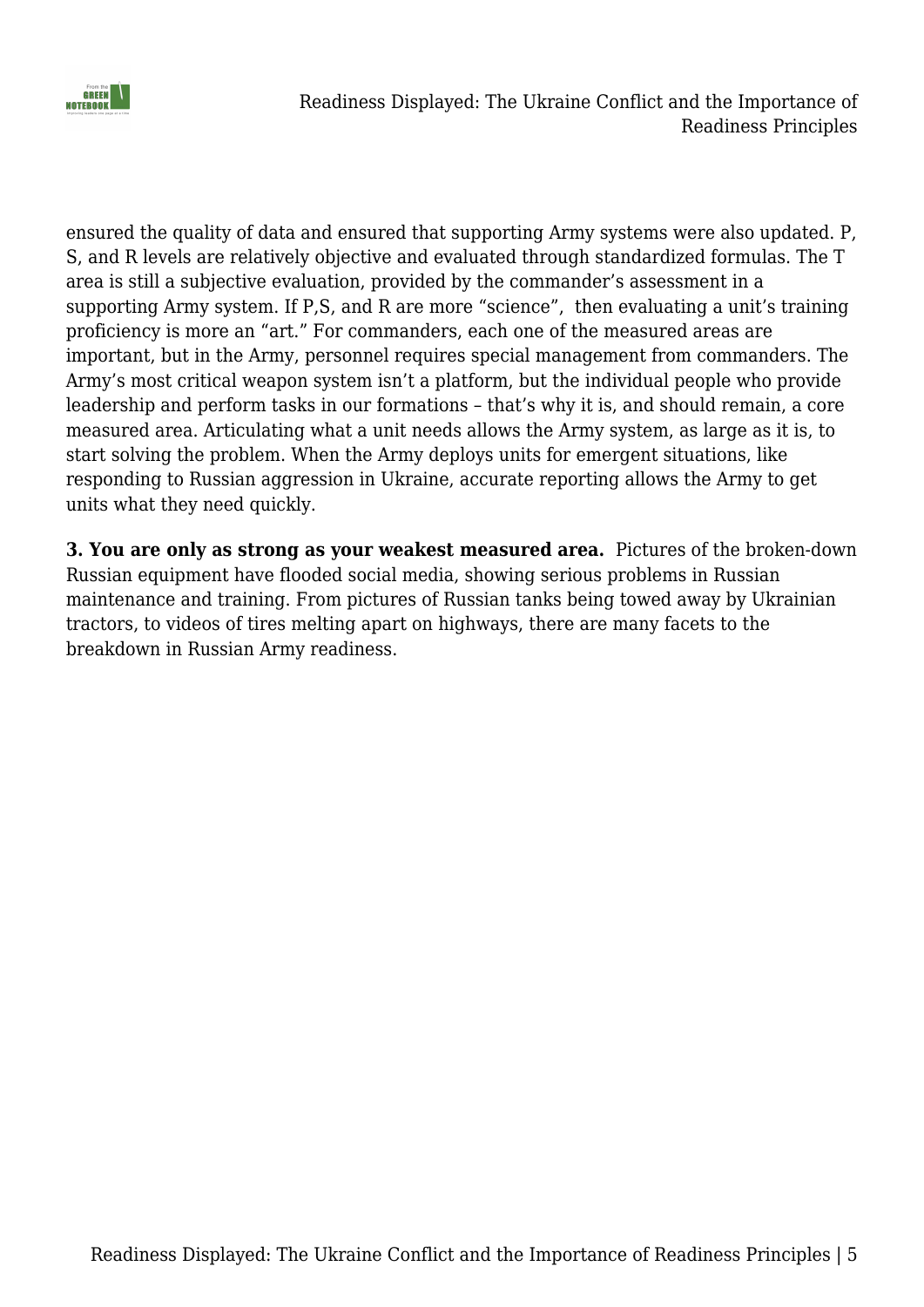



*In a series of [tweets,](https://twitter.com/jonostrower/status/1499227073100992519) Trent Telenko, a career U.S. Military logistician, analyzes the impact poor maintenance has on Russian Army units*.

The measured areas of U.S. Army readiness (P,S,R,T) offer a common framework to evaluate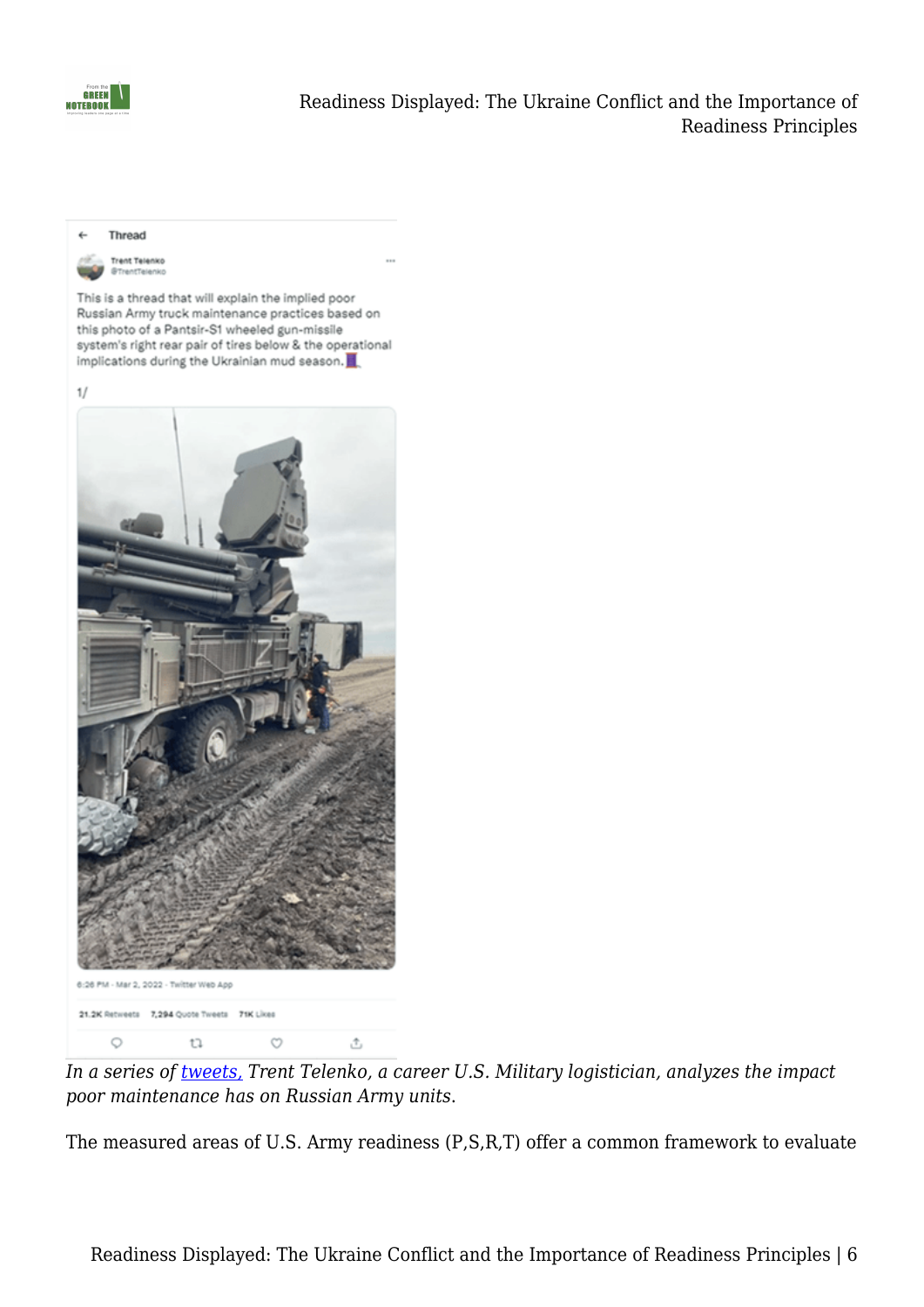

readiness, and can provide additional insight with the understanding that these measured areas are often interrelated. Taking the example of the Russian Pantir S-1 Air Defense system mentioned in the Tweet above, whose wheels fell apart on Ukrainian roads, maintenance (R), should have indicated that this vehicle was not ready for combat. Additionally, analysis shows that this type of tire issue results from underuse. If these tires were underused, you can assume that the troops were probably not well-trained on the system (T). There are multiple areas that would have indicated that this vehicle, and presumably its crew, were not ready for combat.

In the U.S. Army system, this maintenance shortcoming would have impacted the overall unit's readiness level. According to [AR 220-1](https://armypubs.army.mil/epubs/dr_pubs/dr_a/pdf/web/r220_1.pdf), a unit's overall rating cannot exceed the score of the lowest measured area. For example, if a U.S. Army unit has a low (?) equipment readiness level (R), but their personnel, equipment on hand, and training are all high, their overall level would not exceed its poorest rating. This may seem trivial, but it minimizes the chance that key issues will be overlooked because the unit seems healthy. Additionally, because these elements are so closely related, key shortfalls in one area will undoubtedly impact a unit's other levels of readiness. Attempts to overlook serious flaws in readiness are caught, because, as the saying goes, you are only as strong as your weakest link (or in this case, truck tire).

**4. You report against your unit's designed mission.** Although units often perform a variety of missions around the world when deployed, they report against their traditional, core missions that are tied to their organic design. In other words, **U.S. Army units report against how they would perform in a near-peer conflict** with all the equipment they are designed to have. Traditional conflict, or what the Army calls large-scale combat operations, is the most stressful/challenging environment for conventional units. It assumes that there is an enemy who possesses similar capabilities and is willing to fight. For the Russians, who have had successes in Syria and other lower intensity conflicts, Ukraine is proving to be a conflict they were not ready to conduct as a large-scale, conventional conflict. The intent is not to "get an easy A," in unit reporting, but instead, to grade a unit against what it is designed to do.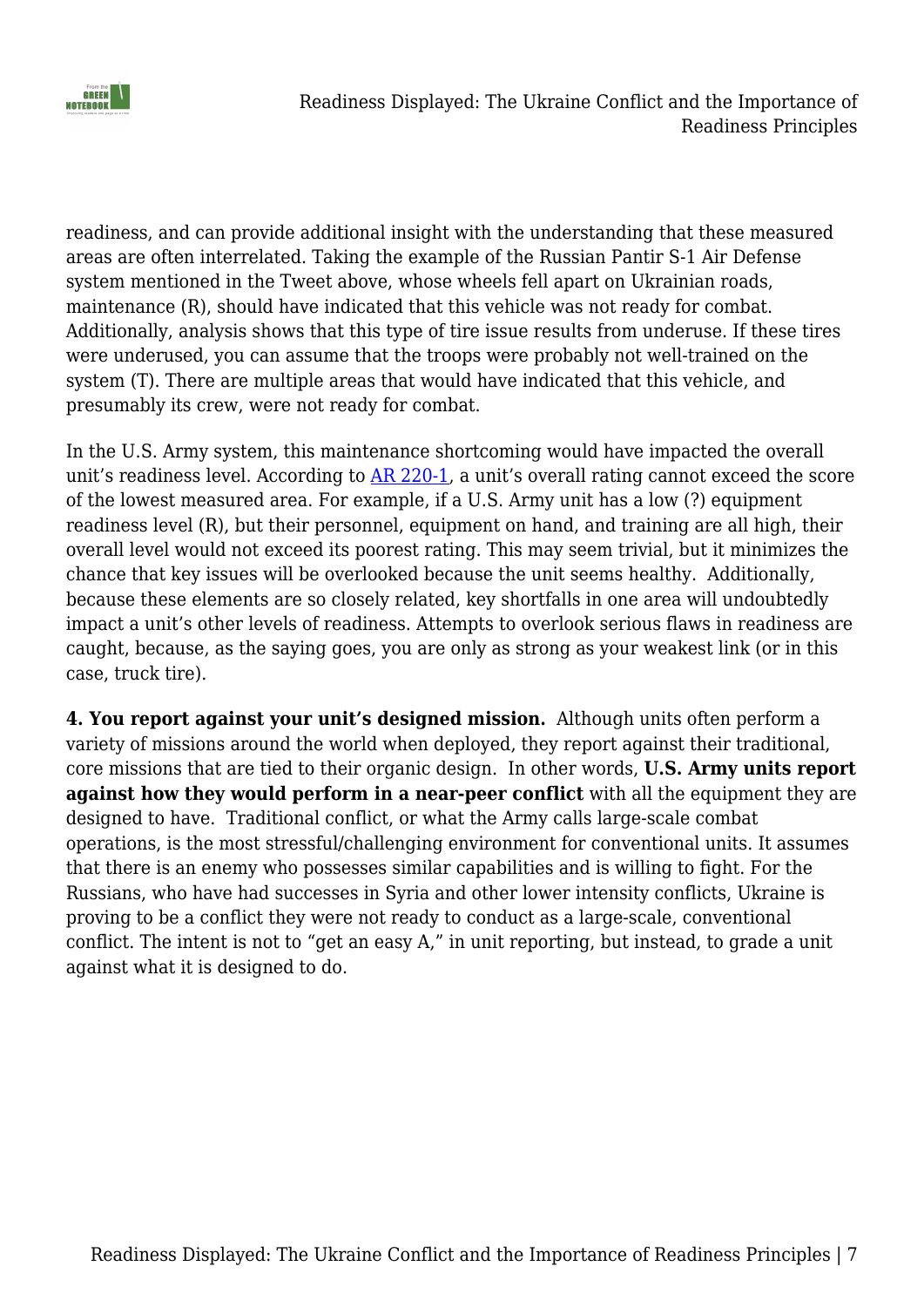

Readiness Displayed: The Ukraine Conflict and the Importance of Readiness Principles



*A now iconic [series of photos](https://www.cbc.ca/news/world/ukraine-farmers-1.6387964) show Russian tracked videos being towed away by Ukrainian farmers. The incidents highlight how unready Russian Army units were for conventional, large-scale combat operations.*

In the U.S. Army, this has been a point of discussion, especially during the Global War on Terror (GWOT). Some thought it unfair to evaluate units on advising missions in Iraq and Afghanistan against traditional tasks and against the designed equipment table. There was a desire to evaluate units solely based on their likely employment (i.e. advising missions) and not on the traditional tasks they were designed to conduct. As a compromise, the Army allows commanders to report their Assigned mission (A), right before and during their deployment, but key Army leaders had the foresight to still require units to still also report against their core or designed mission (C).

This decision was key, and the right one. The performance of Russian forces in the Russo-Ukrainian war shows the danger of not holding the Army to the standard of large-scale combat operations. This does not mean that there weren't great lessons learned during the Global War on Terror, but the most stressing form of conflict remains traditional, near-peer conflict, and readiness ratings should continue to accurately describe a unit's capabilities against the most stressing form of combat.

### **A Hollow Force**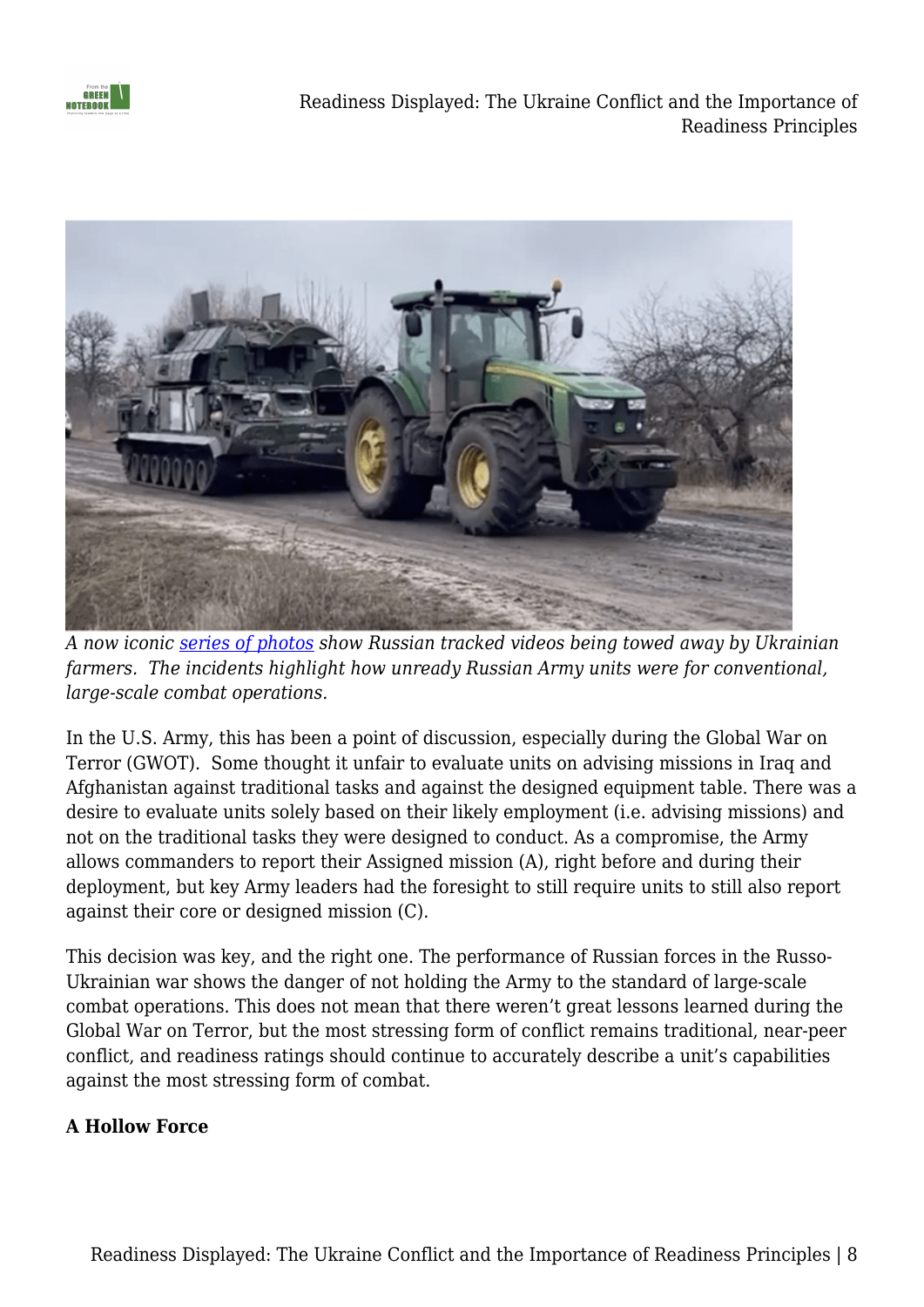

Readiness Displayed: The Ukraine Conflict and the Importance of Readiness Principles

Some would think poor readiness reporting is a specifically Russian problem and exists only in less professional militaries, but these same problems have routinely impacted the U.S. Army. The U.S. Army has historically never been fully prepared for a major conflict – this was true in the Civil War at Manassas and in World War II at the Battle of Kasserine Pass. Korean War veteran and Former Army Chief of Staff GEN Gordon Sullivan [wrote that Korea](https://www.amazon.com/This-Kind-of-War-T-R-Fehrenbach-audiobook/dp/B003XJHXLY/ref=sr_1_1?crid=GMXHYOMJ5G5Z&keywords=This+Kind+of+War&qid=1654549936&sprefix=this+kind+of+war%2Caps%2C190&sr=8-1) "reminds us of the consequences of having an Army that is not ready for the rigors of war." Again in the 1980's, GEN Edward Meyer, another former Army Chief of Staff, [self-described](https://www.washingtonpost.com/local/obituaries/edward-c-meyer-general-who-revamped-post-vietnam-hollow-army-dies-at-91/2020/10/13/141fbc48-0436-11eb-a2db-417cddf4816a_story.html) [the 1980's military](https://www.washingtonpost.com/local/obituaries/edward-c-meyer-general-who-revamped-post-vietnam-hollow-army-dies-at-91/2020/10/13/141fbc48-0436-11eb-a2db-417cddf4816a_story.html) as a "Hollow Army" that had to be rejuvenated. A hollow army is a force that, much like the Russian Army a few weeks ago, looked on the outside like a capable military, but internally had massive problems which would surface if the Army actually faced off against the Soviets. This brutal assessment from Army senior leaders brought massive large-scale efforts to reshape the quality of our Soldiers, modernize the force with key weapons systems, and evaluate the Army in conflict through the new Combat Training Centers. These readiness reporting principles will not ensure that the Army never loses another battle, but they do help articulate the risk the Army assumes when a unit is employed short of its full-strength equipment level, maintenance status, and training.

Readiness reporting is not a perfect process and is continuously being refined, but these principles ensure that the U.S. Army evaluates itself in a way that gives the nation the clearest picture of the Army's capabilities. Our system places the responsibility of reporting not on an outside entity, but on the unit commanders themselves. The Army needs commanders to report the problems in their units, and trust that the Army will fix those issues. Rules about reporting are strict for a reason. In combat, even a minor shortfall in a measured area can impact an entire operation. The Army has spent two decades fighting insurgencies, but must be prepared to fight a traditional conflict. These principles are the best way to preserve the foundations of reporting and ensure that the U.S. Army does not fall into the same false confidence that is so ruinously coming to light as the Russians fight in Ukraine.

*The views presented are those of the author and do not necessarily represent the views of DoD or the U.S. Army.*

*LTC Aaron Childers is an infantry officer currently serving as the Deputy Division Chief for Readiness, Army Staff, G-3/5/7. His previous assignments include the 82nd Airborne Division, 1 st Cavalry Division, 101st Airborne Division, and the Joint Staff. He is slated for Battalion Command in Summer 2022 in the 10th Mountain Division and is a member of the Military Writers Guild. Connect with him on twitter [@childersaw](https://twitter.com/childersaw) or via [Linkedin](https://t.co/4khDhnIvIy).*